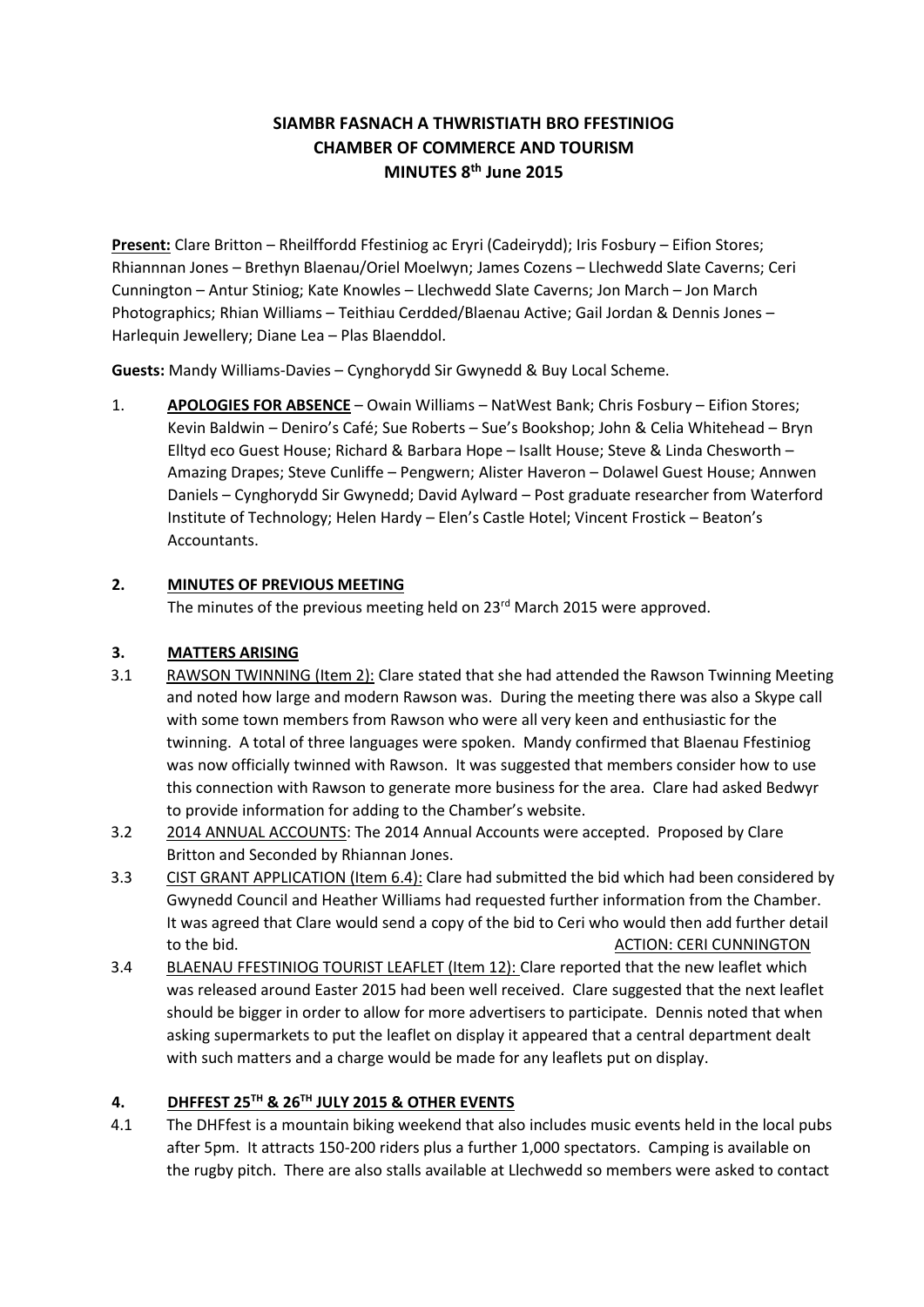Ceri if they wanted a stall. It was thought that the Chamber might want to take a stall where the new leaflet could be displayed. Ceri said that parking will become more of an issue and that it would be good in future to consider shuttle buses from Blaenau Ffestiniog. Ceri agreed to obtain quotes from local taxi firms to consider the cost. ACTION: CERI CUNNINGTON

- 4.2 It was noted that there had not been much of an increase in visitor expenditure in town when Ras y Moelwyn was held this year although it started for the first time from the centre of the town. It was felt hoped that this would improve next year now that people were aware of the new starting location. Ceri agreed to obtain a .jpg of the Blaenau Ffestiniog leaflet to send in advance to all the competitors at next year's event. ACTION: CERI CUNNINGTON
- 4.3 It was also noted that visitor numbers had increased significantly on the Llechwedd website with a greater age range of visitors to Llechwedd, Zipworld and Bounce Below. Various suggestions were proposed regarding ways to encourage visitors to the attractions on the outskirts of Blaenau Ffestiniog into the town. Kate mentioned that it might be possible to put advertising on the back of the signage at Llechwedd. Clare suggested that the Chamber should pay for the printing of posters and Mandy stated that she might be able to access some funds for this from Gwynedd Council. Clare and Kate would liaise regarding possible posters to be put on display at Llechwedd. ACTION: MANDY WILLIAMS-DAVIES/CLARE BRITTON & KATE KNOWLES
- 4.4 Clare confirmed that posters could be submitted for display at the Ffestiniog Railway and their size should be 650 x 1000mm maximum size.
- 4.5 The History Society has an exhibition in Ty Abermawddach (by Ty Gorsaf) which is open between May and the end of August, Monday to Friday 10am-4pm and Saturday 10am-1pm. 1,800 people visited last year and over 2,000 visited the year before.
- 4.6 A discussion took place regarding car park charges in Blaenau Ffestiniog. Mandy would approach the appropriate person at Gwynedd Council to discuss this as the current Long Stay Charging rate was not appropriate for short visits to the town. Clare agreed to send a letter of support and Mandy agreed to send Clare the name of the person to send the letter to.

#### ACTION: MANDY WILLIAMS-DAVIES & CLARE BRITTON

4.7 Mandy informed the Chamber that Gwynedd Council was currently working on a bid for World Heritage Site status for the Slate Industry in Gwynedd. Events will be held in Gwynedd before the next stage of the application process in September/October and members agreed that the Chamber could run an event or two in support of the bid. It was agreed that Clare would invite Dr. Dafydd Gwyn, an expert in industrial archaeology, trains and the slate industry, to participate in events which could possibly be run in the same week that Dr. Gwyn is lecturing at Plas Tan-y-Bwlch and Ceri agreed to obtain the dates when he would be there.

#### ACTION: CERI CUNNINGTO/CLARE BRITTON

4.8 Mandy also reported that the Economic Impact Report had been impressive and that she would keep members informed of developments following the report. ACTION: MANDY WILLIAMS-**DAVIES** 

### **5. ANY OTHER BUSINESS**

- 5.1 INTERNET ISSUES: It was mentioned that when searching for Llechwedd on Trip Advisor, searchers are taken to Conwy. James said that they were aware of this issue and were currently dealing with it with Trip Advisor. It was also noted that there was no information about Blaenau Ffestiniog on the Visit Wales website.
- 5.2 CHOIR: There would be a conductor and choir performing hymns in Diffwys on 21<sup>st</sup> June 2015 at 7pm.
- 5.3 LAP OF WALES CHALLENGE: Clare reported that Rhys Meirion, the renowned Welsh Tenor, was fundraising on behalf of Organ Donation in memory of his late sister. The Ffestiniog Railway has